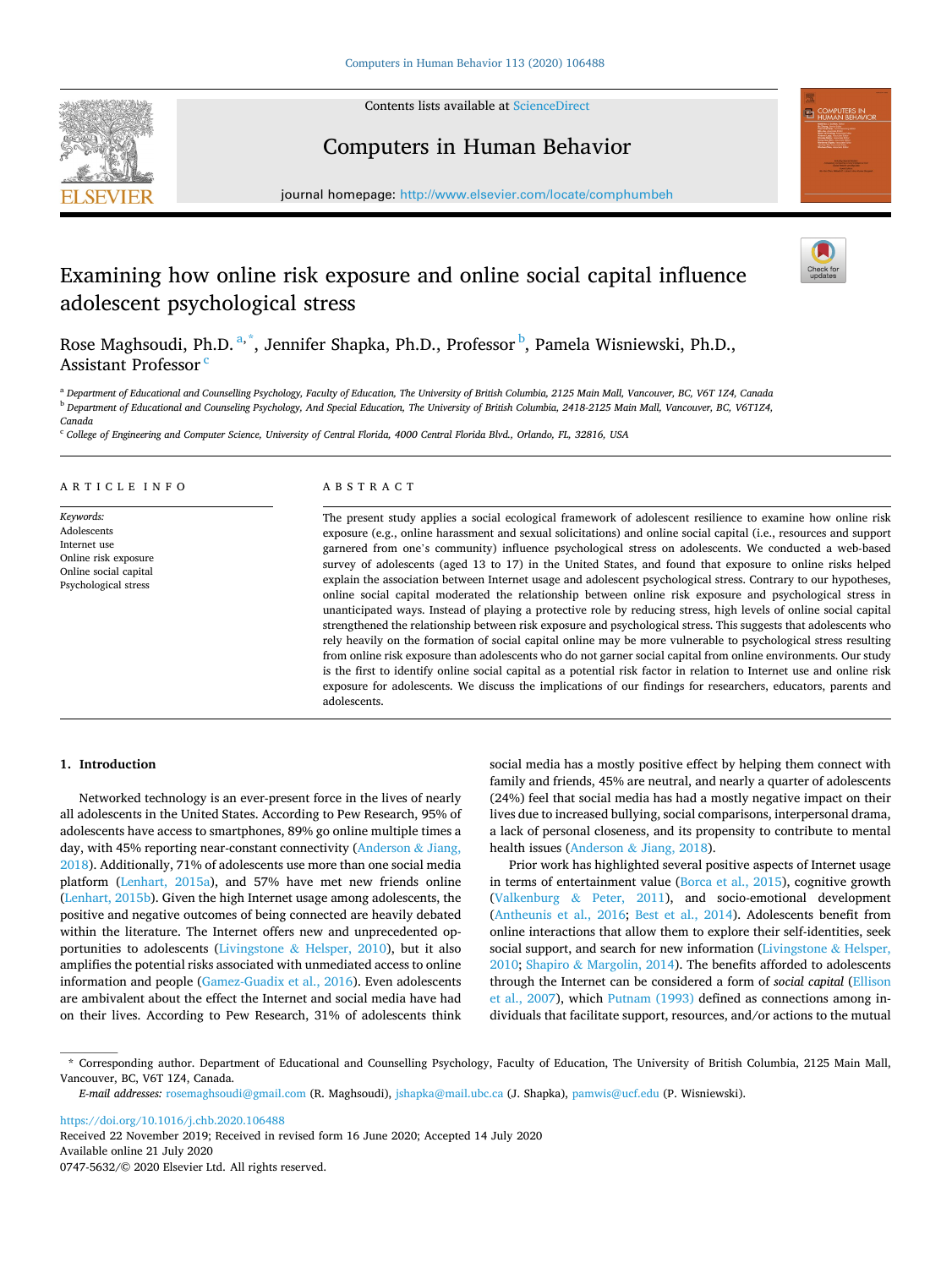benefit of the community members. Thus, our study focuses on the antecedents and outcomes of online social capital, or the formation of social capital via the Internet [\(Ellison et al., 2007\)](#page-7-0).

Increased time spent online has been associated with the formation of social capital [\(Ellison et al., 2007\)](#page-7-0), but has also been associated with increased exposure to online risks (Livingstone & [Helsper, 2010;](#page-8-0) [Wis](#page-8-0)[niewski et al., 2015\)](#page-8-0). The Crimes against Children Research Center reports that one in four youth in the U.S. have experienced unwanted exposure to Internet pornography, one in nine have been victims of online harassment, and one in eleven report receiving unwanted sexual solicitations online ([Jones et al., 2012](#page-8-0)). Meanwhile, research has also shown that excessive use of the Internet and increased exposure to online risks are linked to higher levels of psychological stress ([Sampasa--](#page-8-0)Kanyinga & [Lewis, 2015](#page-8-0); [Seabrook et al., 2016](#page-8-0); [Wisniewski et al., 2015](#page-8-0)). *Psychological stress* is the experience of negative feelings arising from one's life experiences or thoughts that make a person feel frustrated, angry or nervous ([Houston, 1987,](#page-7-0) pp. 373–399). Given the mixed positive and negative effects that have been associated with frequent use of the Internet among adolescents, we aim to study the relationships between Internet usage, online social capital, online risk exposure, and psychological stress for adolescents.

# *1.1. Purpose of the study*

In this study, we built upon [Wisniewski et al.](#page-8-0)'s (2015) prior work, which found that resilience plays a protective role (i.e., moderating) in mitigating adolescent psychological stress, even when adolescents are highly addicted to the Internet and exposed to online risks (e.g., online harassment, sexual solicitations, exposure to explicit content). Yet, relatively little is known about the other risk and/or protective factors that mediate (i.e., "the means by which") and/or moderate (i.e., "under what conditions?") the relationship between adolescent psychological stress and Internet use. Therefore, we extend their work in the following ways: 1) Instead of focusing on Internet addiction, we examine general Internet usage more broadly. We define "online" as using any Internet-enabled device such as smartphones or tablets to browse the web, communicate with others using a variety of social media, send emails, or use applications ("apps") that are connected through the web. 2) We examine online social capital, or the formation of resources and relations based on trust and mutual benefits throughout online networks and social connections [\(Putnam, 1993\)](#page-8-0), as a new factor that potentially influences adolescent stress outcomes. 3) We are using a theoretically grounded approach by applying the social ecological perspective of adolescent resilience ([Ungar et al., 2013](#page-8-0)) to guide our research.

# *1.2. Theoretical foundations: A social ecological perspective on Adolescent resilience*

Adolescent resilience theory is a strength-based approach developed to explain divergent outcomes related to various adolescent risk behaviors, including substance abuse, violent behavior, and sexual promiscuity (Fergus & [Zimmerman, 2005](#page-7-0); [Zimmerman, 2013](#page-8-0)). Resilience refers to an adolescent's ability to thrive despite significant adversity, and occurs in the interaction between the individual and the environment [\(Zimmerman, 2013\)](#page-8-0). The social ecological perspective of resilience acknowledges the nested social systems (e.g., individual, family, peer, school, and community) in which adolescents are embedded (Benard, 1991), and that contribute to the proximal processes that facilitate their well-being under stressful circumstances ([Ungar et al., 2013](#page-8-0)).

From a socioecological perspective, [Bronfenbrenner \(1986\)](#page-7-0) theorized that individuals are affected by multiple overlapping systems. These systems include microsystems (e.g., family), mesosystems (e.g., interrelationship between two or more microsystems), exosystems (e.g., neighborhoods) and macrosystems (e.g., cultural beliefs). In addition to these systems, [Johnson and Puplampu \(2008\)](#page-8-0) proposed technosystems as a new component to [Bronfenbrenner](#page-7-0)'s (1986) social ecological

model. According to them, an individual is linked to these other systems through technosystems, such as the Internet, smartphones, and social media [\(Johnson, 2010\)](#page-8-0). [Johnson and Puplampu \(2008\)](#page-8-0) used this extended framework to understand the developmental consequences of child Internet use as a function of home and school characteristics (i.e., microsystems) and technology use (e.g., email and instant messaging). Similarly, we frame the Internet as a technosystem that may facilitate the formation of online social capital between the other ecosystems that support youth. However, we also acknowledge that Internet usage may facilitate exposure to online risks, such as online harassment and unwanted sexual solicitations [\(Pinter et al., 2017](#page-8-0)). Therefore, our study examines adolescent psychological stress outcomes in relation to these two opposing forces (i.e., online risk exposure and online social capital formation) arising from adolescent use of the Internet.

# **2. Research framework**

Our research framework applies the social ecological perspective of adolescent resilience to understand the roles that Internet usage, online social capital, and online risk exposure may have in influencing adolescent psychological stress. Our research framework is presented in [Fig. 1.](#page-2-0)

# *2.1. Psychological stress*

Psychological stress refers to a person-environment relationship that can be characterized as draining or surpassing an individual's resources to the point that it threatens their mental health (Lazarus  $\&$  Folkman, [1984\)](#page-8-0). The importance of studying psychological stress among adolescents in relationship to their technology usage is well recognized. A large group of scholars have linked spending too much time online with psychological stress ([Canale et al., 2019;](#page-7-0) [Feng et al., 2019](#page-7-0); [Gu, 2020](#page-7-0); [Heffer et al., 2019;](#page-7-0) [Liu et al., 2019; Sampasa-Kanyinga](#page-8-0) & Lewis, 2015; [Seabrook et al., 2016](#page-8-0); [Steele at el., 2019](#page-8-0)). Given recent evidence showing the impact of stressful life events on mental health issues, including depression and anxiety ([Anyan et al., 2018; Chaby et al., 2015](#page-7-0); [Ghobadzadeh et al., 2019\)](#page-7-0), we feel the prevalence of which psychological stress has been studied in prior literature is an important variable to be modeled.

# *2.2. Internet Usage*

As noted, we have conceptualized the Internet as a part of the technosystem that affects adolescents' development. As such, Internet usage is defined here as any "online" activity, including but not limited to browsing the web, playing online games, or using smartphones, social media, or web-based apps (Kaplan & [Haenlein, 2010\)](#page-8-0). We purposely focused on general or overall Internet use, rather than problematic usage, to avoid the tautology that problematic Internet usage leads to negative outcomes. Indeed, the direct relationship between Internet use and adolescent psychological stress has received significant attention in the literature [\(Anderson et al., 2017](#page-7-0); Merrill & [Liang, 2019;](#page-8-0) [Twenge](#page-8-0)  [et al., 2018\)](#page-8-0). In addition, multiple scholars have shown that spending excessive amounts of time online can be a source of social pressure for adolescents ([Allen et al., 2014; Dhoest et al., 2017\)](#page-7-0), which can translate into higher levels of psychological stress ([Kuss et al., 2014; Müller et al.,](#page-8-0)  [2018; Steers et al., 2014\)](#page-8-0).

#### *2.3. Online risk exposure*

In this study, online risk exposure is framed as the culmination of an adolescent's negative online risk experiences, including information breaches, online harassment, sexual solicitations, and exposure to explicit content [\(Wisniewski et al., 2015](#page-8-0)). In recent years, many studies have examined the association between problematic Internet use (Len-hart et al., 2010; [Livingstone et al., 2014](#page-8-0)), online risk exposure [\(Fogel](#page-7-0) &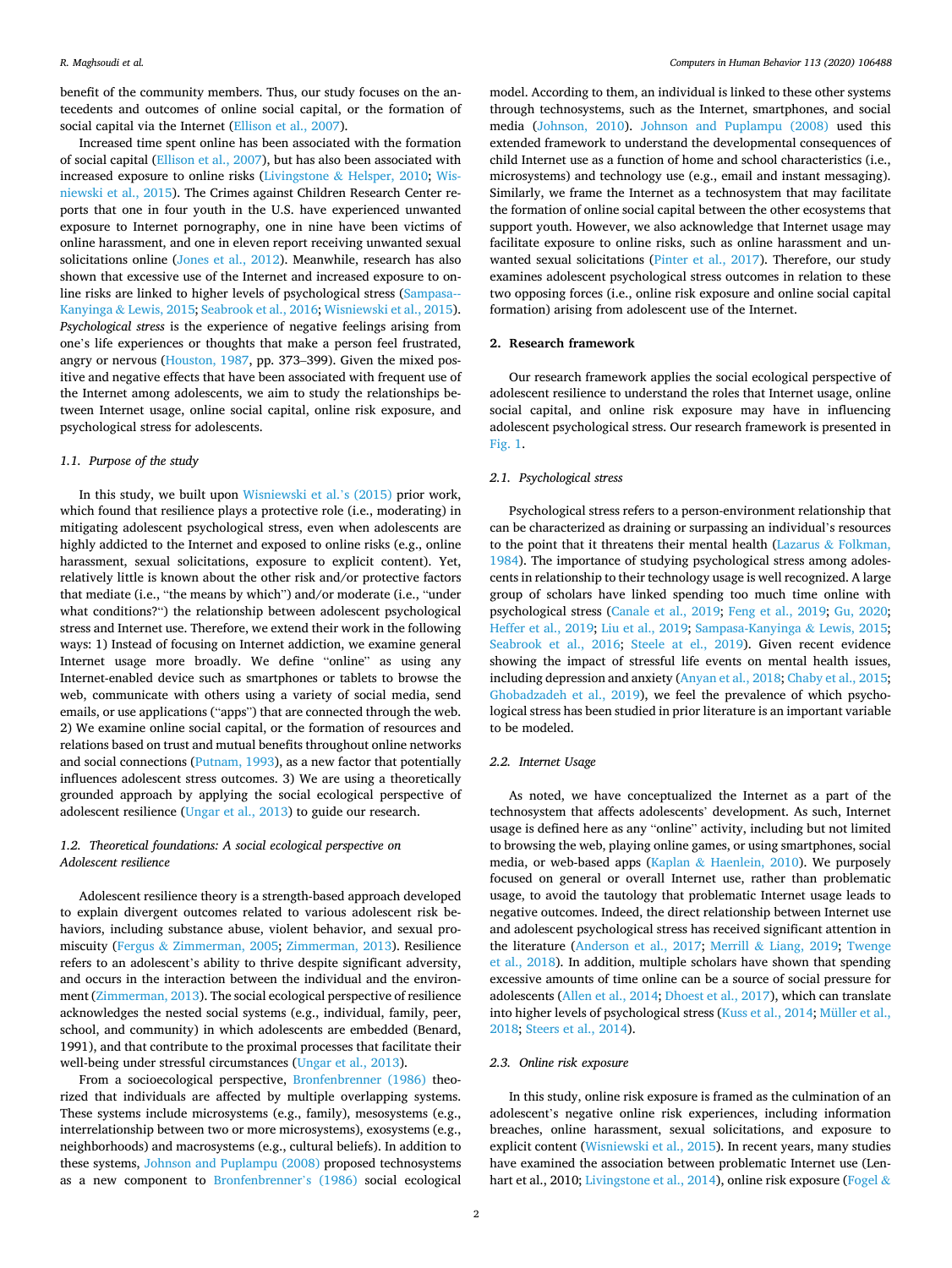<span id="page-2-0"></span>



**Fig. 1.** Theoretical modal of adolescent online social capital and online risk exposure.

[Nehmad, 2009](#page-7-0); Livingstone & [Smith, 2014](#page-8-0)) and negative emotional distress (; [Müller et al., 2018;](#page-8-0) [Van Den Eijnden et al., 2008\)](#page-8-0). These studies found direct links between Internet addiction, online risk exposure and psychological symptoms related to stress (e.g., [Livingstone](#page-8-0)  [et al., 2012\)](#page-8-0). Meanwhile, [Wisniewski et al. \(2015\)](#page-8-0) found that online risk exposure partially explains (or mediates) the relationships between Internet addiction and the negative affect of stress. We are interested in understanding whether general Internet use, rather than addictive use, has a similar relationship with psychological stress. Therefore, the current study replicates and extends the findings from [Wisniewski et al.](#page-8-0)  [\(2015\),](#page-8-0) with the expectation that increased Internet usage also exposes adolescents to more risks online. This will further clarify the relationship between Internet usage and psychological stress. We hypothesize that online risk exposure mediates the relationship between Internet usage and psychological stress. This mediation hypothesis is represented in Fig. 1 by H1a, H1b, and H1c.

## *2.4. Online social capital*

Social capital refers to "features of social organization such as networks, norms, and trust that facilitate action and cooperation for mutual benefit" [\(Putnam, 1993](#page-8-0), p. 35). By extending Putnam's explanation to online social settings, we define online social capital as resources that adolescents garner as they engage with others through the Internet. Research suggests that Internet usage may increase online social capital, but that it may also expose adolescents to more risks [\(Shahid, 2015](#page-8-0)). [Trepte, Dienlin, and Reinecke](#page-8-0)'s (2013) findings showed that adolescents with a high level of social capital online might benefit from having a large number of people or groups to provide support or access to shared information. However, they also show that those with a high level of online social capital were exposed to more online risks that may lead adolescents to feel stressed. Similarly, [Kaakinen et al. \(2018\)](#page-8-0) found that online social capital was linked to hate-oriented behaviors, which could be considered a form of online risk exposure. Therefore, even though online social capital is often considered an asset which adolescents gather through developing new interpersonal relationships online, these relationships may also involve negative experiences ([Allen et al., 2014](#page-7-0)). Given this trade-off, we propose that online social capital is positively associated with online risk exposure (H2 in Fig. 1).

From a social ecological perspective of adolescent resilience [\(Ungar](#page-8-0)  [et al., 2013](#page-8-0)), however, the formation of online social capital might also mitigate the negative effects of online risk exposure. Online social capital is a social resource, where adolescents can share knowledge [\(Zhao](#page-8-0)  [et al., 2012\)](#page-8-0), disclose personal information (Chen & [Beaudoin, 2016](#page-7-0)), feel connected to a community (Hsiao & [Chiou, 2012\)](#page-8-0), and receive support that helps their wellbeing ([Magsamen-Conrad](#page-8-0) & Greene, 2014). Thus, online social capital may play a protective role when adolescents encounter online risks. For example, adolescents who have strong networks might bolster support from their friends in a way that helps them overcome negative experiences associated with cyberbullying [\(Brody](#page-7-0) & [Vangelisti, 2016](#page-7-0)).

Based on such conflicting literature, the potential mediating and/or moderating role of online social capital in relation to Internet usage, online risk exposure, and psychological stress remains unclear. Therefore, we first propose that online social capital may help explain (i.e., mediate) the relationship between Internet use and psychological stress. We expect that adolescents who use the Internet frequently may be exposed to more online risks as they attempt to build social capital online. As such, online social capital will mediate the relationship between Internet use and online risk exposure (H3a, H3b, and H3c)**.** 

On the other hand, there is a need to examine how online social capital influences psychological outcomes of stress when adolescents are exposed to low and high levels of online risk. One pertinent area of inquiry is the extent to which online social capital operates as a protective factor in the relationship between online risk exposure and psychological stress. To this end, we propose that the formation of online social capital may alternatively help insulate adolescents who are exposed to online risk from experiencing psychological stress. More specifically, we hypothesize that online social capital moderates the relationship between online risk exposure and psychological stress by reducing the effect of online risk exposure on psychological stress (H4).

# **3. Method**

# *3.1. Participants*

A web-based, self-report questionnaire was used to collect data from 215 adolescents (56% female) and their parent or legal guardian. Data was collected from across the United States. A Qualtrics panel was used to recruit participants who met the following inclusion criteria: 1) A parent or legal guardian participated in the study with their children, 2) the adolescent was between the ages of 13–17, and 3) both participants resided in the United States at the time of participation. While the research team was not directly involved in recruitment, Qualtrics used soft quotas to recruit a diverse and nationally representative sample of participants by region. This research study was approved by a postsecondary institutional ethics board. Adolescents participated in the questionnaire after providing their parent's or legal guardian's consent and their own assent. After the parents completed their surveys, adolescents were asked to complete their questionnaire. The current study only analyzed the data collected from adolescents. [Table 1](#page-3-0) shows participants' demographics.

The sample was mostly female (56%) and the age distribution of adolescents ranged between thirteen and seventeen years old. Most participants (68%) were Caucasian, 13% were African- American, 13% were Hispanic, 2% were Asian, and 4% reported being of "Native Hawaiian or other Pacific Islander," "American Indian/Alaska Native," and "other" descent. Of 215 participants, 95% reported being online every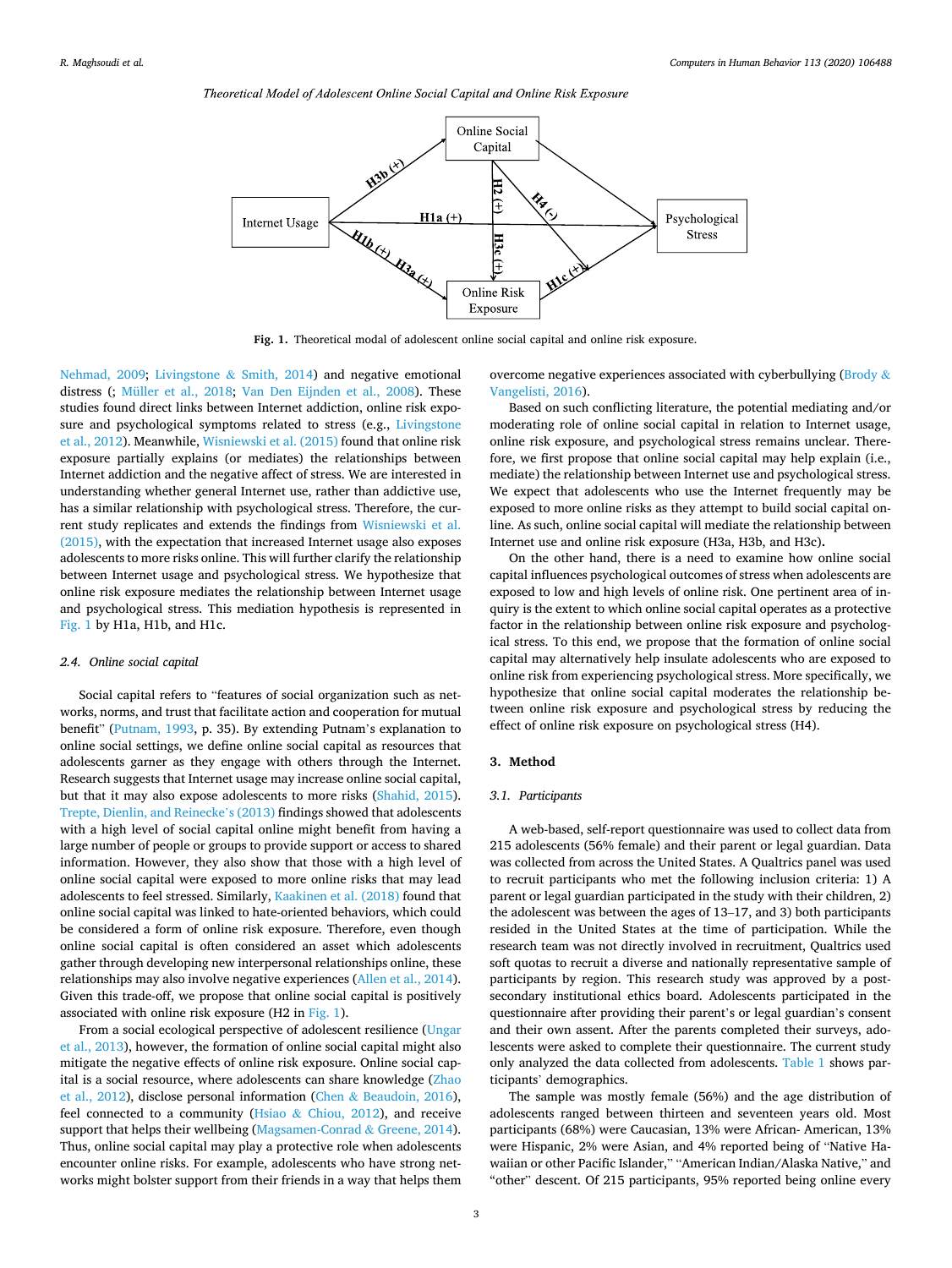#### <span id="page-3-0"></span>**Table 1**

Demographics of Study Sample ( $N = 215$ ) in terms of Gender, Age, Race and Usage of Internet.

|        | Factor                                                        | Total<br>sample |
|--------|---------------------------------------------------------------|-----------------|
| Gender |                                                               |                 |
|        | Male                                                          | 44%             |
|        | Female                                                        | 56%             |
| Age    |                                                               |                 |
|        | 13-years old                                                  | 27%             |
|        | 14-years old                                                  | 17%             |
|        | 15-years old                                                  | 19%             |
|        | 16-years old                                                  | 25%             |
|        | 17-years old                                                  | 12%             |
| Race   |                                                               |                 |
|        | Caucasian                                                     | 68%             |
|        | African-American                                              | 13%             |
|        | Hispanic                                                      | 13%             |
|        | Asian                                                         | 2%              |
|        | Native Hawaiian, Pacific Islander, American Indian, or Alaska | 4%              |
|        | <b>Native</b>                                                 |                 |
|        | <b>Frequency of Internet Usage</b>                            |                 |
|        | Going on the Internet several times an hour                   | 18%             |
|        | Going on the Internet several times a day                     | 52%             |
|        | Going on the Internet (almost) every day                      | 25%             |
|        | Going on the Internet once or twice a week                    | 5%              |

day and 70% reported being online several times a day, with 56% of participants indicating that they had their own digital device. About 70% of participants also reported that they took privacy protection behaviours online, including blocking someone online that they do not want to hear from, changing privacy settings on a social networking profile, managing the risk of a virus attack by installing antivirus software, managing browser's privacy and security options, uninstalling spyware and adware from their computer, keeping personal information secure and preventing strangers from contacting them online.

#### *3.2. Measures*

#### *3.2.1. Psychological stress*

Adolescents' psychological stress was measured with the revised brief version of Watson's Negative Affect scale (Watson at al., 1988). As the focus of the study was not on Positive Affect items, we only used 5 out of 10 items of the scale (alpha =  $0.85$  and  $0.87$ ; see Caprara et al., [2006\)](#page-7-0), including feeling sad, afraid, miserable, mad and scared. Adolescents were asked to report their feelings or emotions based on a 5-point Likert scale, from  $1 = \text{very slightly/not at all, } 2 = a$  little,  $3 =$ *moderately,*  $4 =$  *quite a bit, to*  $5 =$  *extremely.* A higher score represents a higher level of psychological stress.

# *3.2.2. Internet Use*

The scale of participants' Internet use (e.g., use of social networking sites or social media, and being online via digital devices or any webbased applications) was revised from a scale of nine items [\(Living](#page-8-0)[stone et al., 2011\)](#page-8-0). Adolescents were asked to report on average how often they used the Internet, social media or digital devices for a range of activities across different devices (See Appendix). These questions were based on frequency of use, applying a 5-point Likert scale, from 1 = "*less than once a week"* to 5 = "several times an hour". A higher score represents greater use of the Internet.

#### *3.2.3. Online social capital*

Online social capital was operationalized by a pre-validated scale from [Ellison et al. \(2007\)](#page-7-0), which was originally developed by [Williams](#page-8-0)  [\(2006\).](#page-8-0) This scale measured both bonding (five items) and bridging (seven items) social capital. In Putnam's (2000) view, bonding capital is specific to interactions that include strong social relationships (e.g., close friends). Bridging capital includes broader relationships (i.e., weak ties). Items were scored on a 5-point Likert scale ranging from  $1 =$ *strongly disagree,* 2 = *disagree,* 3 = *neutral,* 4 = *agree,* to 5 = *strongly agree*  (See Appendix). A higher score represents higher social capital.

## *3.2.4. Online risk exposure*

The online risk exposure measure was developed by [Wisniewski et al.](#page-8-0)  [\(2015\).](#page-8-0) The scale was based on four items that probed adolescents' online risk experiences across four types of risks: 1) information breaches, 2) online harassment, 3) sexual solicitations, and 4) exposure to explicit content (See Appendix). The four risk types were aggregated to create an overall measure of online risk exposure and were significantly correlated to one another (alpha = .85; [Wisniewski et al., 2015](#page-8-0)). Items were scored on a 5-point Likert scale, ranging from 1 = *not at all,* 2  $= a$  *little,*  $3 =$  *somewhat,*  $4 =$  *quite a bit,* to  $5 = a$  *great deal.* Mean scores were obtained across participants' responses, with higher mean scores representing higher exposure to online risks.

# *3.3. Data analysis approach*

Preliminary analyses were conducted to analyze the correlations among the variables (Table 2), evaluate the reliability (internal consistency based on Cronbach's alpha) of each of the measures, and summarize the descriptive statistics for each of the scales [\(Table 3](#page-4-0)). In addition, all measures were assessed to ensure that assumptions of normality, non-linearity, multicollinearity, and heteroscedasticity were satisfied. Additionally, histograms and scatterplots were generated to observe the shape of the distribution (skewness, kurtosis) and to identify outliers. [Table 3](#page-4-0) shows the scale reliabilities and descriptive statistics for all the main constructs in our model.

To examine the mediation effects (H1 and H3), the Sobel test [\(Sobel,](#page-8-0)  [1982\)](#page-8-0) and the Baron and Kenny approach (1986) were used. We tested the mediation effect of online risk exposure on the relationship between Internet use and psychological stress (H1), and the mediation effect of online social capital on the relationship between Internet use and online risk exposure (H3). Bivariate zero-order correlations were computed as an initial examination of the relations among variables to verify expected relations among independent, dependent and moderator variables (H2). According to [Wu and Zumbo \(2008\),](#page-8-0) moderation effects are most likely to be evident when the independent and dependent variables are strongly related, but may also be evident when the effects are weak or non-existent. However, the independent variable should not be correlated with the moderator variable (online social capital; H4). To address the last hypothesis, separate regression analysis was computed for psychological stress as an outcome variable, and online social capital and online risk exposure as independent variables, using hierarchical regression.

# **4. Results**

# *4.1. Descriptive statistics and correlations*

The results of our preliminary analyses showed that variables had a

# **Table 2**

Correlations between internet usage, online risk exposure, online social capital and psychological stress.

| Measures                                  | <b>Internet</b><br>Usage | Online Risk<br>Exposure | Online<br>Social<br>Capital | Psychological<br><b>Stress</b> |
|-------------------------------------------|--------------------------|-------------------------|-----------------------------|--------------------------------|
| Internet Usage<br>Online Risk<br>Exposure | 1<br>$.37**$             |                         |                             |                                |
| Online Social<br>Capital                  | $.38***$                 | $.22**$                 | 1                           |                                |
| Psychological<br><b>Stress</b>            | $23**$                   | $27**$                  | $21**$                      | 1                              |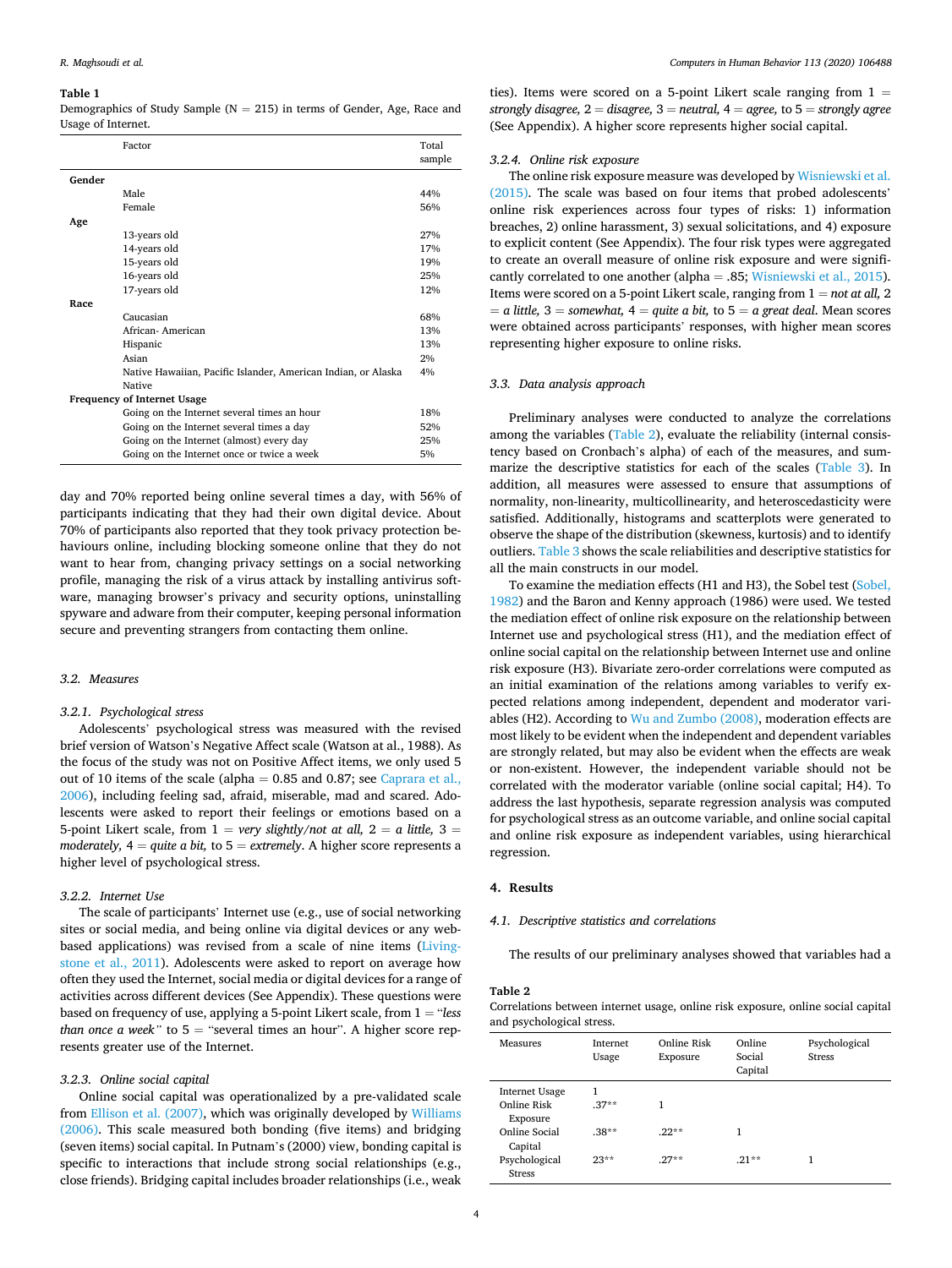#### <span id="page-4-0"></span>**Table 3**

Scale reliabilities and descriptive statistics.

| Measures                    | No. of items | Cronbach's alpha | Mean | <b>SD</b> | Range     | Skewness | Kurtosis |
|-----------------------------|--------------|------------------|------|-----------|-----------|----------|----------|
| Internet Usage              |              | .86              | 2.77 | 0.85      | 1-5       | 0.31     | $-0.34$  |
| Online Risk Exposure        |              | .95              | 2.32 | 1.34      | $1 - 5$   | 0.68     | $-0.92$  |
| Online Social Capital       | 10           | .91              | 3.22 | 1.05      | $1 - 5$   | $-0.61$  | $-0.18$  |
| <b>Psychological Stress</b> |              | .92              | 1.63 | 0.84      | $1 - 4.8$ | 1.78     | 2.92     |

low amount of missing data, representing less than 3% for each variable. Also, no outliers were identified in the data. The results of descriptive statistics, Cronbach's alpha's, and zero-order correlations among all study variables are shown in [Tables 2 and 3](#page-3-0) Correlations which were significant among all variables (p *<* 0.001) suggested favorable conditions for examining the mediation hypotheses.

Cronbach's alpha values suggested adequate internal consistency for all constructs in our model.

# *4.2. The mediating role of online risk exposure (H1)*

Hypothesis 1 was partially supported in that online risk exposure somewhat, but not fully, explained the relationship between Internet usage and psychological stress (Fig. 2). We tested our hypothesis by utilizing the modern version of [Baron and Kenny](#page-7-0)'s (1986) causal approach and applying the Sobel test. In Step 1 of the mediation model, the result of the regression of psychological stress on Internet use, ignoring the mediator, was significant,  $b < 0.35$ ,  $t (213) = 5.50$ ,  $p <$ 0.001. Step 2 showed that the regression of the Internet use scores on the mediator, online risk exposure, was also significant,  $b = 0.64$ ,  $t(213) =$ 6.42,  $p < 0.001$ . Step 3 of the mediation process showed that the mediator, online risk exposure, was significant,  $b = 0.23$ ,  $t(213) = 5.73$ ,  $p < 0.001$ . Step 4 of the analyses revealed that, controlling for the mediator of online risk exposure, Internet use was still a significant predictor of psychological stress,  $b = 0.24$ ,  $t(213) = 3.61$ ,  $p < 0.001$ . Next, a Sobel test was conducted and found partial mediation in the model ( $z = 4.28$ ,  $p < 0.001$ ) because the relation between Internet usage and psychological stress was different from zero after online risk exposure was included in the model, as shown in Fig. 2.

# *4.3. The relationship between online social capital and online risk exposure (H2)*

Hypothesis 2 was supported in that online social capital was significantly and positively associated with online risk exposure ( $r = 0.22$ , P *<* 0.01). To examine the second hypothesis, we used regression analysis. Results showed that online social capital was significantly and positively associated with online risk exposure. This means that adolescents who reported a high level of online social capital were also more likely to report being exposed to online risks than those who reported a low level of online social capital.

#### *4.3.1. The mediating role of online social capital (H3)*

Our third hypothesis was also partially supported, in that online social capital partially mediated the relationship between Internet use and online risk exposure. In addition to the regression analysis, we reapplied the Sobel test and Baron and Kenny's approach (1986) to test our third hypothesis. In Step 1 of the mediation model, the results showed that the regression of online risk exposure on Internet use, ignoring the mediator, was significant,  $b = 0.35$ ,  $t(213) = 5.49$ ,  $p <$ 0.001. Step 2 showed that the regression of the Internet use scores on the mediator, online social capital, was also significant,  $b = 0.51$ ,  $t(213) =$ 7.74,  $p < 0.001$ . Step 3 of the mediation process showed that the mediator of online social capital was significant,  $b = 0.23$ ,  $t(213) =$ 3.94,  $p < 0.001$ . Step 4 of the analyses revealed that, controlling for the mediator of online social capital, online risk exposure was still a significant predictor of psychological stress scores,  $b = 0.35$ ,  $t(213) = 5.49$ , *p <* 0.001. Then, after calculating the Sobel test score, the results showed that there was a significant mediation effect on the relation between Internet use and online risk exposure  $(z = 0.39, p < 0.001)$ . As the relation between Internet usage and online risk exposure was different from zero after online social capital was included in the model ([Fig. 3](#page-5-0)), we found that online social capital partially mediated the relationship.

## *4.3.2. The moderating effect of online social capital (H4)*

Our fourth hypothesis was not supported. In fact, the relationship was significant ( $b = 0.83$ ;  $p = 0.002$ ), but in the opposite direction of our hypothesis. We expected that a high level of social capital would play a protective role by reducing the psychological stress of risk exposure. However, results showed the opposite. There was a link and positive between high levels of social capital and increased psychological stress from online risk exposure. The significant interaction effect [\(Fig. 4](#page-5-0)) was found by testing the conditional effects of online risk exposure at two levels, low and high online risk exposures.

For adolescents who reported low levels of online social capital, this neutralized the previously found negative and significant effect of online risk exposure on psychological stress. However, for adolescents who reported high levels of online social capital, this strengthened the significant and negative relationship between online risk exposure and psychological stress. This suggests that online social capital acted as a risk factor, rather than a protective factor, in relation to online risk exposure and psychological stress.

Effects of Internet Usage and Online Risk Exposure on Psychological Stress



\* p-value < 0.05, \*\* < 0.01, \*\*\*< 0.001

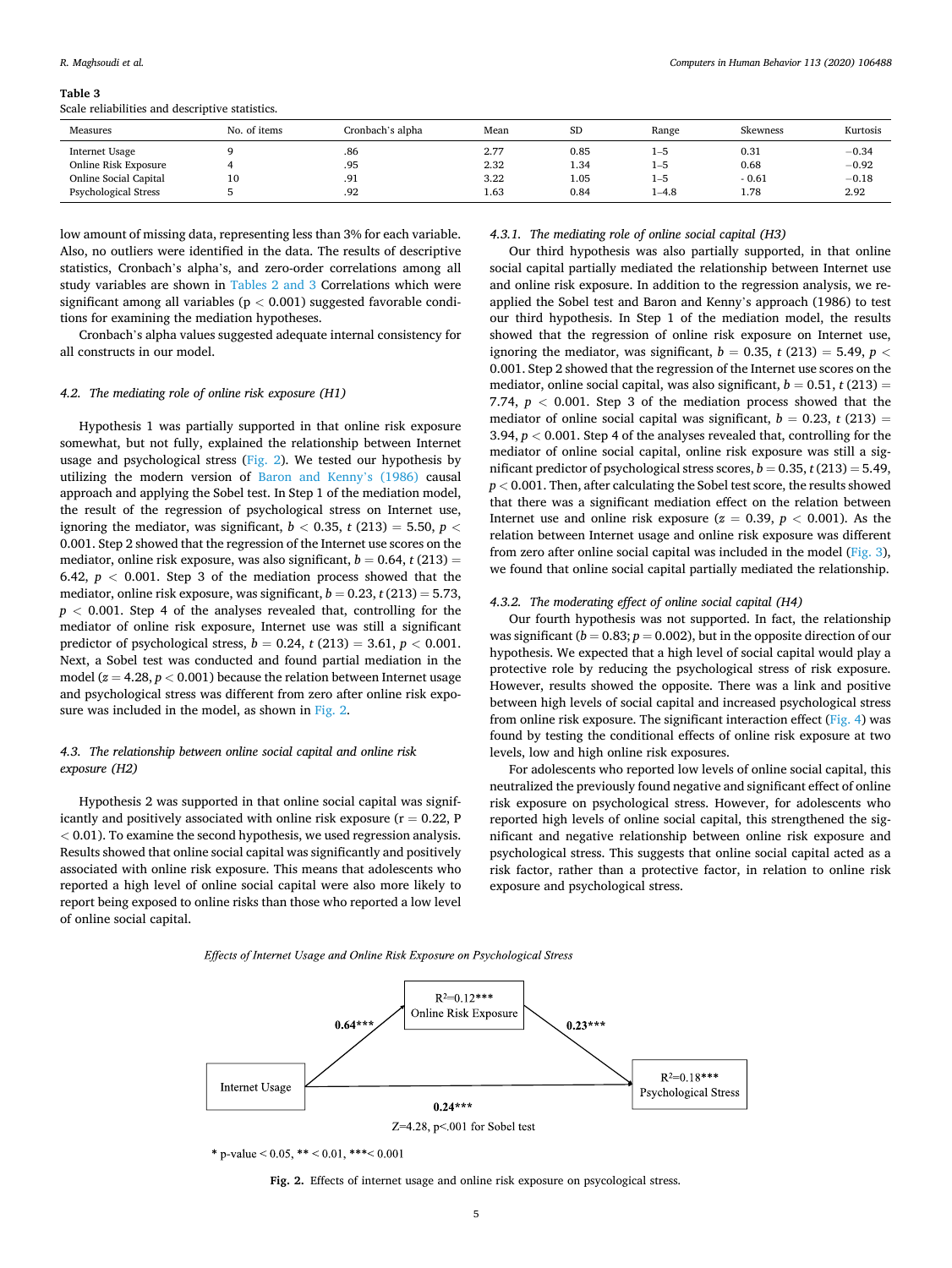Effects of Internet Usage and Online Social Capital on Online Risk Exposure

<span id="page-5-0"></span>

\* p-value  $\leq 0.05$ , \*\*  $\leq 0.01$ , \*\*\*  $\leq 0.001$ 





Online Social Capital Moderates the Relationship between Psychological Stress and Online Risk Exposure

**Fig. 4.** Online social capital moderates the relationship between psychological stress and online risk exposure.

# **5. Discussion**

#### *5.1. Summary of results*

Our study revealed that adolescents' Internet use was significantly related to increases in psychological stress. Furthermore, online risk exposure partially mediated the relationship between Internet use and psychological stress (H1). This finding is consistent with previous literature ([Wisniewski et al., 2015](#page-8-0)), which showed that online risk exposure contributes to negative psychological outcomes for adolescents. To this end, we served to replicate the prior work, which had a small sample size of 75 adolescents, with the current sample that was larger and more diverse. Therefore, we contribute to establishing the generalizability of this finding from past research.

Beyond replicating findings from past research, our results showed that online social capital was a significant predictor of online risk exposure. This is a novel finding from our study that suggests that the formation of online social capital also contributes to online risk exposure for adolescents. Internet socializing may increase the likelihood of developing new positive relationships, but may also lead to negative interactions with friends, acquaintances, and/or strangers. We also found that online social capital partially mediated the relationship between Internet usage and online risk exposure. Understandably, adolescents may open themselves up to some level of online risk because they want to strengthen their existing relationships (i.e. bond) or cultivate new relationships with others (i.e. bridge). This rationale, that increasing the level of Internet use and expanding online social relations may harm adolescents, is supported by anecdotal examples of cyberbullied adolescents, such as the case of Amanda Todd, who posted her video on YouTube describing how an online stranger distributed nude photos of her on a Facebook profile ([YouTube, 2012\)](#page-8-0). While increased online social capital increases online risks, this more superficial form of friendship, as opposed to deeper offline friendships, does not have the ability to insulate adolescents from the psychological stress caused by online risk exposure. Additionally, our results indicate that when online engagement replaces deeper offline engagement, this may amplify the negative effects of online risk exposure.

Considering the moderation effect of online social capital, the current study suggests that online social capital is intertwined with online risk exposure in a way that amplifies instead of protects against adolescents' psychological stress. The most critical and unanticipated finding from this study was that online social capital moderated the relationship between online risk exposure and psychological stress in the opposite direction than expected. More specifically, adolescents who garner high levels of social capital online and were exposed frequently to online risks report a significantly higher level of psychological stress. Overall, it appears that online social capital can be harmful in adolescents' lives, depending on the level and the depth of their online social relationships. If an adolescent has too much online social capital, he or she may become overly dependent on online relationships. Thus, when these adolescents experience online risks resulting from their online interactions with others, these experiences carry more weight. While prior research has shown a relationship between adolescent psychological stress and excessive Internet usage, we demonstrate how an overemphasis on online social capital is associated with increased psychological stress, even if Internet usage itself is not problematic. Therefore,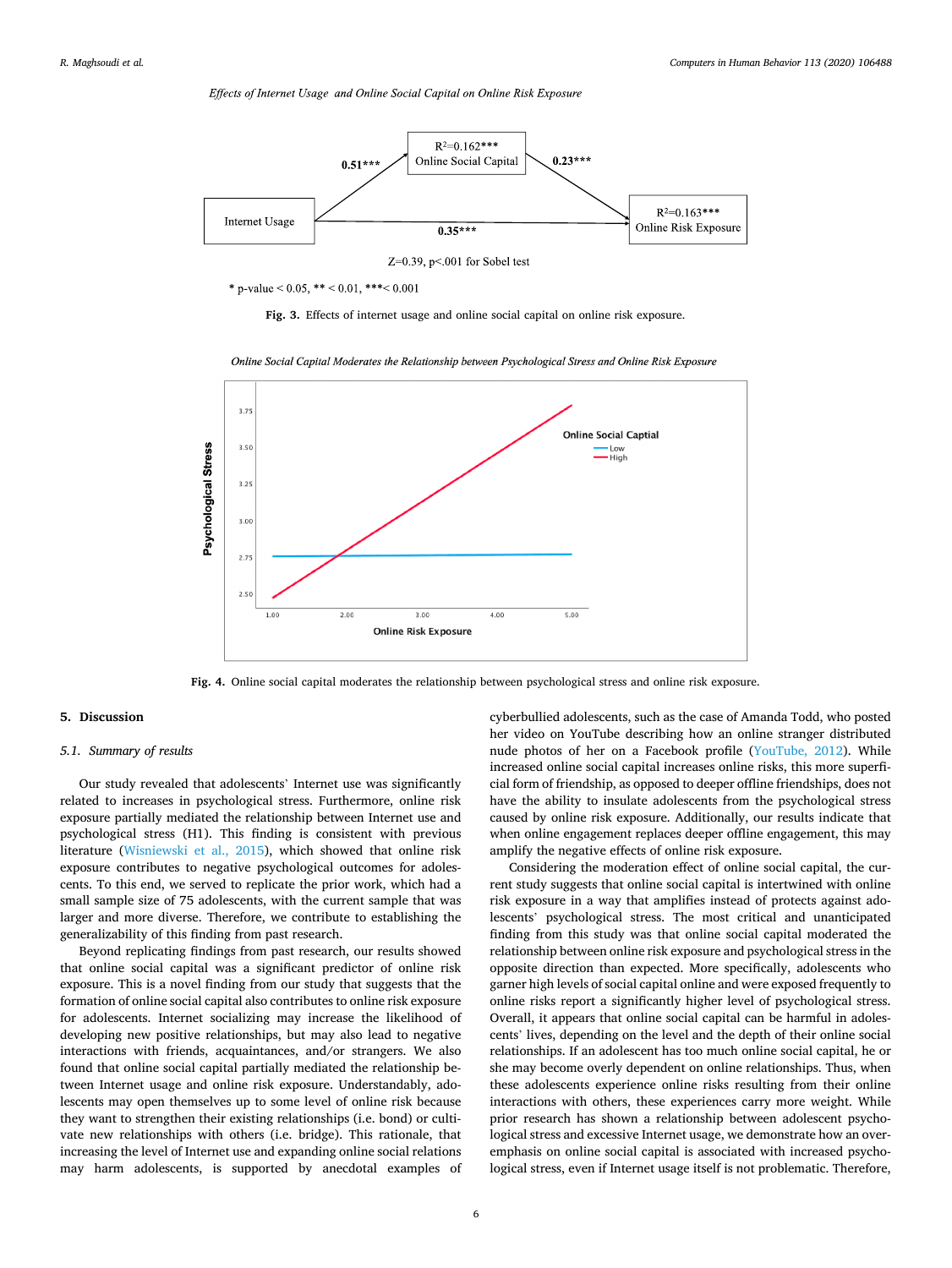online social capital significantly influences psychological stress and should be considered in future research that examines the effects of Internet usage on adolescents.

# *5.2. Practical implications*

The findings of this study have implications for parents, educators, and adolescents. First, it is important to consider the quality of adolescents' offline and online relationships when assessing the role that the Internet may play in their overall mental health and well-being. Our results showed that although some adolescents may benefit from online social capital by expanding their online relations, they may also be at increased risk of being cyberbullied, as well as being exposed to pornography, violence, or other explicit content. Our results revealed that online social capital likely means something different in online settings versus offline or face-to-face settings. This was consistent with other studies looking at online social relations, which were shown to increase the propensity for negative online behaviors (e.g., cyberaggression; Barlińska [et al., 2013;](#page-7-0) [Peluchette et al., 2015](#page-8-0)). However, having a high level of family social capital and emotional support were related to lower engagement in online and offline aggression ([Kwan,](#page-8-0)  [2012\)](#page-8-0). Thus, exploring in more detail the role of online social capital in adolescents' online risk exposure and psychological stress requires detailed information about relationships with online friends, the content of online relationships, and the type of online social capital from which they benefit. Gaining such information provides more accurate evidence that can be helpful in developing interventions aimed at online social capital as a form of accumulation or alienation.

# *5.3. Limitations and future work*

Our analysis was based on a cross-section of adolescents between the ages of 13 and 17 in the United States. Therefore, statistically significant relationships are correlative, not necessarily causal. For instance, online social capital formation is associated with online risk exposure. However, we cannot say whether one primarily leads to the other. Second, our results are only generalizable to the sample characteristics of this

# **APPENDIX**

#### *Questionnaire*

Scale Items for Internet Usage, Online Social Capital and Online Risk Exposure.

study. Therefore, our results should not be used to make inferences for younger children, adults, or adolescents outside of the United States. Future studies should be conducted to confirm the relationships, processes, and underlying mechanisms that contribute to online social capital formation and risk exposure for adolescents, particularly among LGBT+ (Clark, 2016) or foster adolescents [\(Badillo-Urquiola](#page-7-0) & Wis[niewski, 2019](#page-7-0)).

#### **6. Conclusion**

The purpose of this research was to explore the impact of Internet usage, online social capital, and online risk exposure on psychological stress within an adolescent population. The social ecological perspective of adolescent resilience was used to guide our research. We found that (1) online risk exposure partially explained the relationship between Internet usage and psychological stress, (2) online social capital somewhat, but not fully, explained the relationship between Internet usage and psychological stress, (3) online social capital was significantly and positively associated with online risk exposure, and (4) online social capital did not play a protective role in reducing psychological stress. On the contrary, online social capital amplified psychological stress when online risk exposure occurred. Our results suggest that online social capital, particularly among adolescents, currently functions as a risk factor, rather than a protective factor, in relation to online risk exposure and psychological stress among adolescents. An over-reliance on online relationships may make adolescents even more vulnerable to online risk exposure. As such, future research should focus on understanding what forms a healthy balance between offline and online social capital formation for adolescents.

## **CRediT authorship contribution statement**

**Rose Maghsoudi:** Conceptualization, Methodology, Formal analysis, Writing - original draft. **Jennifer Shapka:** Writing - review & editing. **Pamela Wisniewski:** Data curation, Formal analysis, Writing review & editing.

| Construct                      | Measures                                                                                | N   | М    | <b>SD</b> | Min | Max | Alpha |
|--------------------------------|-----------------------------------------------------------------------------------------|-----|------|-----------|-----|-----|-------|
| Internet usage                 |                                                                                         | 215 | 2.77 | 0.85      |     | 5   | .86   |
|                                | Used the internet for schoolwork.                                                       |     |      |           |     |     |       |
|                                | Used a social networking site.                                                          |     |      |           |     |     |       |
|                                | Used instant messaging.                                                                 |     |      |           |     |     |       |
|                                | Read/watched the news on the Internet.                                                  |     |      |           |     |     |       |
|                                | Played games with other people on the Internet.                                         |     |      |           |     |     |       |
|                                | Put/posted photos, videos or music to share with others.                                |     |      |           |     |     |       |
|                                | Used a webcam.                                                                          |     |      |           |     |     |       |
|                                | Spent time in virtual world.                                                            |     |      |           |     |     |       |
|                                | Written a blog or online diary.                                                         |     |      |           |     |     |       |
| Online social capital          |                                                                                         |     |      |           |     |     | .90   |
| Online social capital-bonding  | There is someone online I can turn to for advice about making very important decisions. | 215 | 3    | .95       |     | 5   | .79   |
|                                | There are several people online I trust to help solve my problems.                      |     |      |           |     |     |       |
|                                | The people I interact with online would put their reputation on the line for me.        |     |      |           |     |     |       |
|                                | I don't know people online/offline well enough to get them to do anything important.    |     |      |           |     |     |       |
|                                | When I feel lonely, there are several people online I can talk to.                      |     |      |           |     |     |       |
| Online social capital-bridging |                                                                                         | 215 | 3.45 | 1.1       |     | 5   | .95   |
|                                | Interacting with people online makes me feel connected to the bigger picture.           |     |      |           |     |     |       |
|                                | Talking with people online makes me curious about other places in the world.            |     |      |           |     |     |       |
|                                | Interacting with people online makes me want to try new things.                         |     |      |           |     |     |       |

(*continued on next page*)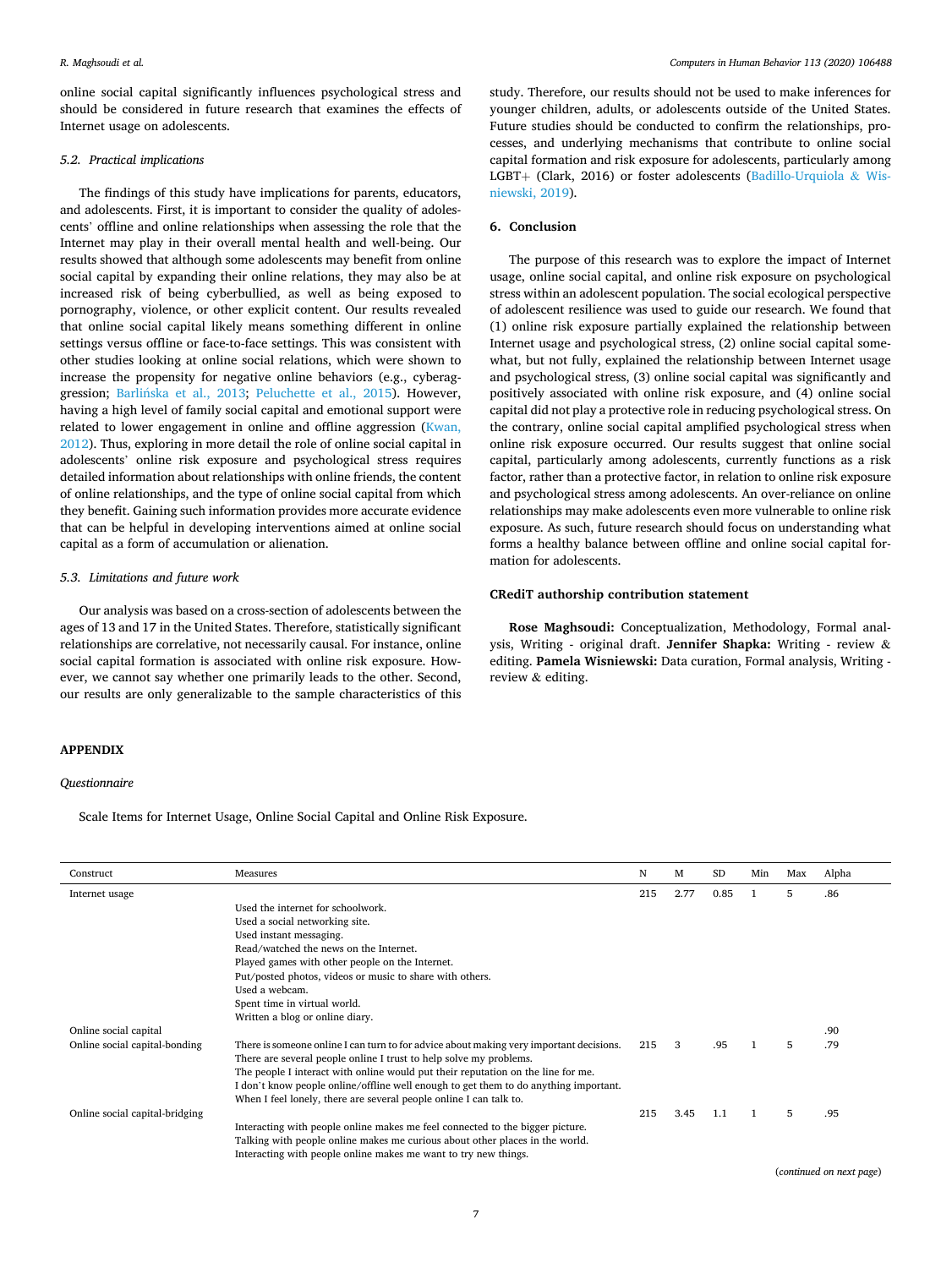<span id="page-7-0"></span>(*continued* )

| , continueu r                                       |                                                                                                    |     |      |           |                |     |              |
|-----------------------------------------------------|----------------------------------------------------------------------------------------------------|-----|------|-----------|----------------|-----|--------------|
| Construct                                           | Measures                                                                                           | N   | M    | <b>SD</b> | Min            | Max | Alpha        |
|                                                     | Interacting with people online makes me interested in things that happen outside of my<br>town.    |     |      |           |                |     |              |
|                                                     | Interacting with people online makes me feel like part of a larger community                       |     |      |           |                |     |              |
| Online risk exposure (all)                          |                                                                                                    |     |      |           |                |     | .95 (for all |
|                                                     |                                                                                                    |     |      |           |                |     | risks)       |
| Online Risk Exposure<br><b>Information Breaches</b> | Someone else shared your information or a photo of you that you didn't want them to<br>post.       | 215 | 2.43 | 1.52      | $\overline{1}$ | 5   |              |
|                                                     | You shared personal information or a photo of yourself that you later regretted sharing.           |     |      |           |                |     |              |
|                                                     | You have been the victim of what you felt was an improper invasion of privacy or                   |     |      |           |                |     |              |
|                                                     | misuse of your information in some other way                                                       |     |      |           |                |     |              |
| Online Risk Exposure<br>Cyberbullying               | You were treated in a hurtful or nasty way online                                                  | 215 | 2.32 | 1.44      | -1             | 5   |              |
|                                                     | Someone made rude or mean comments about you or threatened you in some way<br>online.              |     |      |           |                |     |              |
|                                                     | Someone tried to spread a mean rumor about you online.                                             |     |      |           |                |     |              |
|                                                     | There are other types of negative and unwanted interactions that hurt your feelings,               |     |      |           |                |     |              |
|                                                     | and made you feel embarrassed, or unsafe                                                           |     |      |           |                |     |              |
| Online Risk Exposure_Sexual<br>Solicitation         | Someone you know sent you a sexual message ("Sexting")                                             | 215 | 2.25 | 1.42      | $\overline{1}$ | 5   |              |
|                                                     | Someone you know asked you to send them a sexual message, or a revealing or naked                  |     |      |           |                |     |              |
|                                                     | photo of yourself.                                                                                 |     |      |           |                |     |              |
|                                                     | A stranger asked you to meet them offline.                                                         |     |      |           |                |     |              |
|                                                     | There are other types of sexually suggestive interactions that made you feel even a little         |     |      |           |                |     |              |
|                                                     | uncomfortable.                                                                                     |     |      |           |                |     |              |
| Online Risk Exposure_Explicit                       | You saw online stories, images or videos that were pornographic (naked or sexual in                | 215 | 2.28 | 1.4       | $\mathbf{1}$   | 5   |              |
| Content                                             | nature).                                                                                           |     |      |           |                |     |              |
|                                                     | You saw online stories, images or videos that contained excessive violence.                        |     |      |           |                |     |              |
|                                                     | You saw online stories, images or videos of illegal or deviant (morally questionable)<br>behavior. |     |      |           |                |     |              |
|                                                     | You saw online content that promoted self-harm (such as eating disorders, cutting,                 |     |      |           |                |     |              |
|                                                     | suicide, etc.).                                                                                    |     |      |           |                |     |              |
|                                                     | You saw other online content that made you feel uncomfortable some way.                            |     |      |           |                |     |              |

#### **References**

- Allen, K. A., Ryan, T., Gray, D. L., McInerney, D. M., & Waters, L. (2014). Social media use and social connectedness in adolescents: The positives and the potential pitfalls. *The Educational and Developmental Psychologist, 31*, 18–31. [https://doi.org/10.1017/](https://doi.org/10.1017/edp.2014.2)  [edp.2014.2](https://doi.org/10.1017/edp.2014.2).
- Anderson, M., & Jiang, J. (2018). Teens, social media & technology 2018. May 31 [http](http://www.pewInternet.org/2018/05/31/teens-social-media-technology-2018/)  [://www.pewInternet.org/2018/05/31/teens-social-media-technology-2018/](http://www.pewInternet.org/2018/05/31/teens-social-media-technology-2018/).
- [Anderson, E. L., Steen, E., & Stavropoulos, V. \(2017\). Internet use and problematic](http://refhub.elsevier.com/S0747-5632(20)30240-5/sref3) [internet use: A systematic review of longitudinal research trends in adolescence and](http://refhub.elsevier.com/S0747-5632(20)30240-5/sref3)  emergent adulthood. *[International Journal of Adolescence and Youth, 22](http://refhub.elsevier.com/S0747-5632(20)30240-5/sref3)*, 430–454.
- Antheunis, M. L., Schouten, A. P., & Krahmer, E. (2016). The role of social networking sites in early adolescents' social lives. *The Journal of Early Adolescence, 36*, 348–371. [https://doi-org.ezproxy.library.ubc.ca/10.1177/0272431614564060.](https://doi-org.ezproxy.library.ubc.ca/10.1177/0272431614564060)
- Anyan, F., Bizumic, B., & Hjemdal, O. (2018). Specificity in mediated pathways by anxiety symptoms linking adolescent stress profiles to depressive symptoms: Results of a moderated mediation approach. *Journal of Affective Disorders, 228*, 109–117. <https://doi.org/10.1016/j.jad.2017.12.011>.
- Badillo-Urquiola, K., & Wisniewski, P. (2019). Conducting sensitive research with teens in the US foster care system. https://papers.ssrn.com/sol3/papers.cfm?abstr id=[3359371](https://papers.ssrn.com/sol3/papers.cfm?abstract_id=3359371).
- Barlińska, J., Szuster, A., & Winiewski, M. (2013). Cyberbullying among adolescent bystanders: Role of the communication medium, form of violence, and empathy. Journal of Community & Applied Social Psychology, 23, 37-51. https://doi.o [10.3389/fpsyg.2018.00799.](https://doi.org/10.3389/fpsyg.2018.00799)
- [Baron, R. M., & Kenny, D. A. \(1986\). The moderator-mediator variable distinction in](http://refhub.elsevier.com/S0747-5632(20)30240-5/sref8)  [social psychological research: Conceptual, strategic, and statistical considerations.](http://refhub.elsevier.com/S0747-5632(20)30240-5/sref8) *[Journal of Personality and Social Psychology, 51](http://refhub.elsevier.com/S0747-5632(20)30240-5/sref8)*, 1173–1182.
- Best, P., Manktelow, R., & Taylor, B. (2014). Online communication, social media andadolescent wellbeing: A systematic narrative review. *Children and Youth Services Review, 41*, 27–36. <https://doi.org/10.1016/j.childyouth.2014.03.001>.
- Borca, G., Bina, M., Keller, P. S., Gilbert, L. R., & Begotti, T. (2015). Internet use and developmental tasks: Adolescents' point of view. *Computers in Human Behavior, 52*, 49–58. <https://doi.org/10.1016/j.chb.2015.05.029>.
- Brody, N., & Vangelisti, A. L. (2016). Bystander intervention in cyberbullying. *Communication Monographs, 83*, 94–119. [https://doi.org/10.1080/](https://doi.org/10.1080/03637751.2015.1044256) [03637751.2015.1044256](https://doi.org/10.1080/03637751.2015.1044256).
- [Bronfenbrenner, U. \(1986\). Ecology of the family as a context for human development:](http://refhub.elsevier.com/S0747-5632(20)30240-5/sref12)  Research perspectives. *[Developmental Psychology, 22](http://refhub.elsevier.com/S0747-5632(20)30240-5/sref12)*(6), 723–742.
- Canale, N., Marino, C., Griffiths, M. D., Scacchi, L., Monaci, M. G., & Vieno, A. (2019). The association between problematic online gaming and perceived stress: The moderating effect of psychological resilience. *Journal of Behavioral Addictions, 8*, 174–180. [https://doi.org/10.1556/2006.8.2019.01.](https://doi.org/10.1556/2006.8.2019.01)
- Caprara, G. V., Steca, P., Gerbino, M., Paciello, M., & Vecchio, G. M. (2006). Looking for adolescents' well-being: Self-efficacy beliefs as determinants of positive thinking and

happiness. *Epidemiology and Psychiatric Sciences, 15*, 30–43. [https://doi.org/](https://doi.org/10.1017/S1121189X00002013)  [10.1017/S1121189X00002013](https://doi.org/10.1017/S1121189X00002013).

- Chaby, L. E., Cavigelli, S. A., Hirrlinger, A. M., Caruso, M. J., & Braithwaite, V. A. (2015). Chronic unpredictable stress during adolescence causes long-term anxiety. *Behavioral Brain Research, 278*, 492–495. [https://doi.org/10.1016/j.](https://doi.org/10.1016/j.bbr.2014.09.003) bbr.2014.09.003
- Chen, H., & Beaudoin, C. E. (2016). An empirical study of a social network site: Exploring the effects of social capital and information disclosure. *Telematics and Informatics, 33*, 432–435. [https://doi.org/10.1016/j.tele.2015.09.001.](https://doi.org/10.1016/j.tele.2015.09.001)
- [Dhoest, A., Szulc, L., & Eeckhout, B. \(2017\).](http://refhub.elsevier.com/S0747-5632(20)30240-5/sref17) *LGBTQs, media and culture in Europe*. [Routledge](http://refhub.elsevier.com/S0747-5632(20)30240-5/sref17).
- Ellison, N. B., Steinfield, C., & Lampe, C. (2007). The benefits of Facebook "friends:" Social capital and college students' use of online social network sites. *Journal of Computer-Mediated Communication, 12*, 1143–1168. [https://doi.org/10.1111/j.1083-](https://doi.org/10.1111/j.1083-6101.2007.00367.x)  [6101.2007.00367.x.](https://doi.org/10.1111/j.1083-6101.2007.00367.x)
- Feng, Y., Ma, Y., & Zhong, Q. (2019). The relationship between adolescents' stress and internet addiction: A mediated-moderation model. Article *Frontiers in Psychology, 10*  (2248). <https://doi.org/10.3389/fpsyg.2019.02248>.
- Fergus, S., & Zimmerman, M. A. (2005). Adolescent resilience: A framework for understanding healthy development in the face of risk. *Annual Review of Public Health, 26*, 399–419. [https://doi.org/10.1146/annurev.](https://doi.org/10.1146/annurev.publhealth.26.021304.144357) [publhealth.26.021304.144357.](https://doi.org/10.1146/annurev.publhealth.26.021304.144357)
- Fogel, J., & Nehmad, E. (2009). Internet social network communities: Risk taking, trust, and privacy concerns. *Computers in Human Behavior, 25*, 153–160. [https://doi.org/](https://doi.org/10.1016/j.chb.2008.08.006)  [10.1016/j.chb.2008.08.006](https://doi.org/10.1016/j.chb.2008.08.006).
- Gamez-Guadix, M., Borrajo, E., & Almendros, C. (2016). Risky online behaviors among adolescents: Longitudinal relations among problematic Internet use, cyberbullying perpetration, and meeting strangers online. *Journal of Behavioral Addictions, 5*(1), 100–107. <https://doi.org/10.1556/2006.5.2016.013>.
- Ghobadzadeh, M., McMorris, B. J., Sieving, R. E., Porta, C. M., & Brady, S. S. (2019). Relationships between adolescent stress, depressive symptoms, and sexual risk behavior in young adulthood: A structural equation modeling analysis. *Journal of Pediatric Health Care, 33*, 394–403. <https://doi.org/10.1016/j.pedhc.2018.11.006>.
- Gu, M. (2020). A longitudinal study of daily hassles, internet expectancy, self-control, and problematic internet use in Chinese adolescents: A moderated mediation model. *Personality and Individual Differences, 152*(109571). [https://doi.org/10.1016/j.](https://doi.org/10.1016/j.paid.2019.109571)  [paid.2019.109571](https://doi.org/10.1016/j.paid.2019.109571).
- Heffer, T., Good, M., Daly, O., MacDonell, E., & Willoughby, T. (2019). The longitudinal association between social-media use and depressive symptoms among adolescents and young adults: An empirical reply to Twenge et al. (2018). *Clinical Psychological Science, 7*, 462–470. <https://doi.org/10.1177/2167702618812727>.
- Houston, B. K. (1987). Stress and coping. In C. R. Snyder, & C. E. Ford (Eds.), *The Plenum series on stress and coping. Coping with negative life events: Clinical and social psychological perspectives*. Plenum Press. [https://doi.org/10.1007/978-1-4757-9865-](https://doi.org/10.1007/978-1-4757-9865-4_14)  [4\\_14](https://doi.org/10.1007/978-1-4757-9865-4_14).